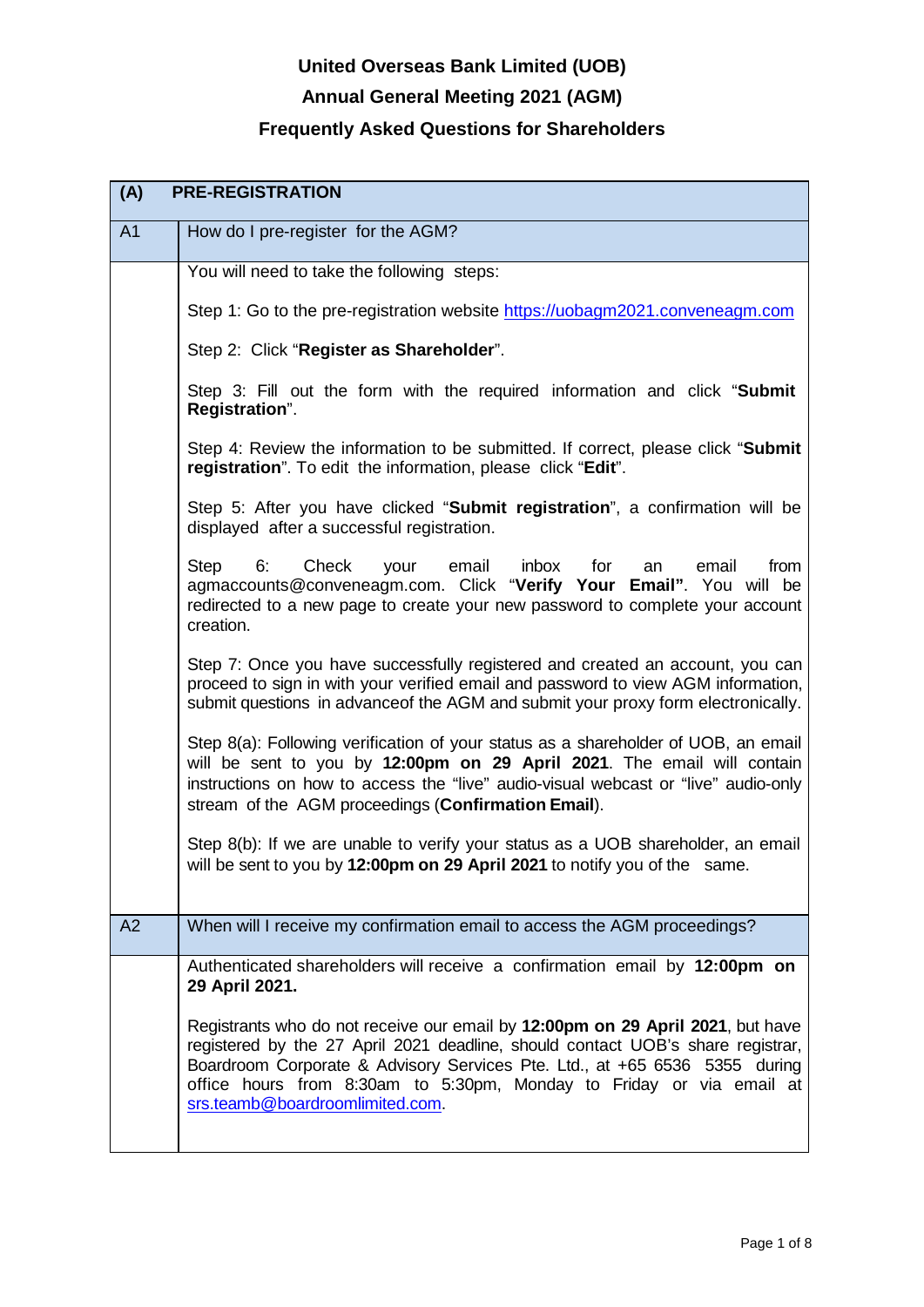### **Annual General Meeting 2021 (AGM)**

| A3             | What happens if UOB cannot verify my status as a shareholder?                                                                                                                                                                                                                                                                                               |
|----------------|-------------------------------------------------------------------------------------------------------------------------------------------------------------------------------------------------------------------------------------------------------------------------------------------------------------------------------------------------------------|
|                | You will receive an email by 12:00pm on 29 April 2021 notifying you that we are<br>not able to verify your status as a UOB shareholder and you will not be able to<br>access the AGM proceedings.                                                                                                                                                           |
|                | Shareholders who do not receive our email by 12:00pm on 29 April 2021, but<br>have registered by the 27 April 2021 deadline, should contact UOB's share<br>registrar, Boardroom Corporate & Advisory Services Pte. Ltd., at +65 6536 5355<br>during office hours from 8:30am to 5:30pm, Monday to Friday or via email at<br>srs.teamb@boardroomlimited.com. |
| A4             | Who can pre-register for the AGM?                                                                                                                                                                                                                                                                                                                           |
|                | Only UOB shareholders, including CPF and SRS investors, will be able to pre-<br>register for the AGM through the pre-registration website.                                                                                                                                                                                                                  |
|                | If you hold shares through relevant intermediaries (other than CPF and SRS<br>investors), please contact the relevant intermediary through which you hold your<br>UOB shares as soon as possible to make the necessary arrangements for your<br>participation in the AGM.                                                                                   |
| A <sub>5</sub> | I am an individual shareholder. Can I pre-register a representative to attend the<br>AGM on my behalf?                                                                                                                                                                                                                                                      |
|                | No, individual shareholders cannot pre-register representative to attend the AGM<br>on their behalf.                                                                                                                                                                                                                                                        |
| A <sub>6</sub> | If I hold UOB shares via a securities sub-account in a depository agent (e.g. a<br>nominee company), can I pre-register for the AGM?                                                                                                                                                                                                                        |
|                | You should contact your depository agent as soon as possible in order to make<br>the necessary arrangements for your participation in the AGM.                                                                                                                                                                                                              |
| A7             | If I am a CPF and/or SRS investor holding UOB shares, can I pre-register for the<br>AGM?                                                                                                                                                                                                                                                                    |
|                | Yes, you can pre-register for the AGM through the pre-registration website.                                                                                                                                                                                                                                                                                 |
|                | However, if you wish to appoint Chairman of the Meeting as proxy to vote on your<br>behalf at the AGM, you need to contact your CPF Agent Banks and/or SRS<br>Operators through which you hold your UOB shares as soon as possible to submit<br>your votes by 5:00pm on 20 April 2021.                                                                      |
|                |                                                                                                                                                                                                                                                                                                                                                             |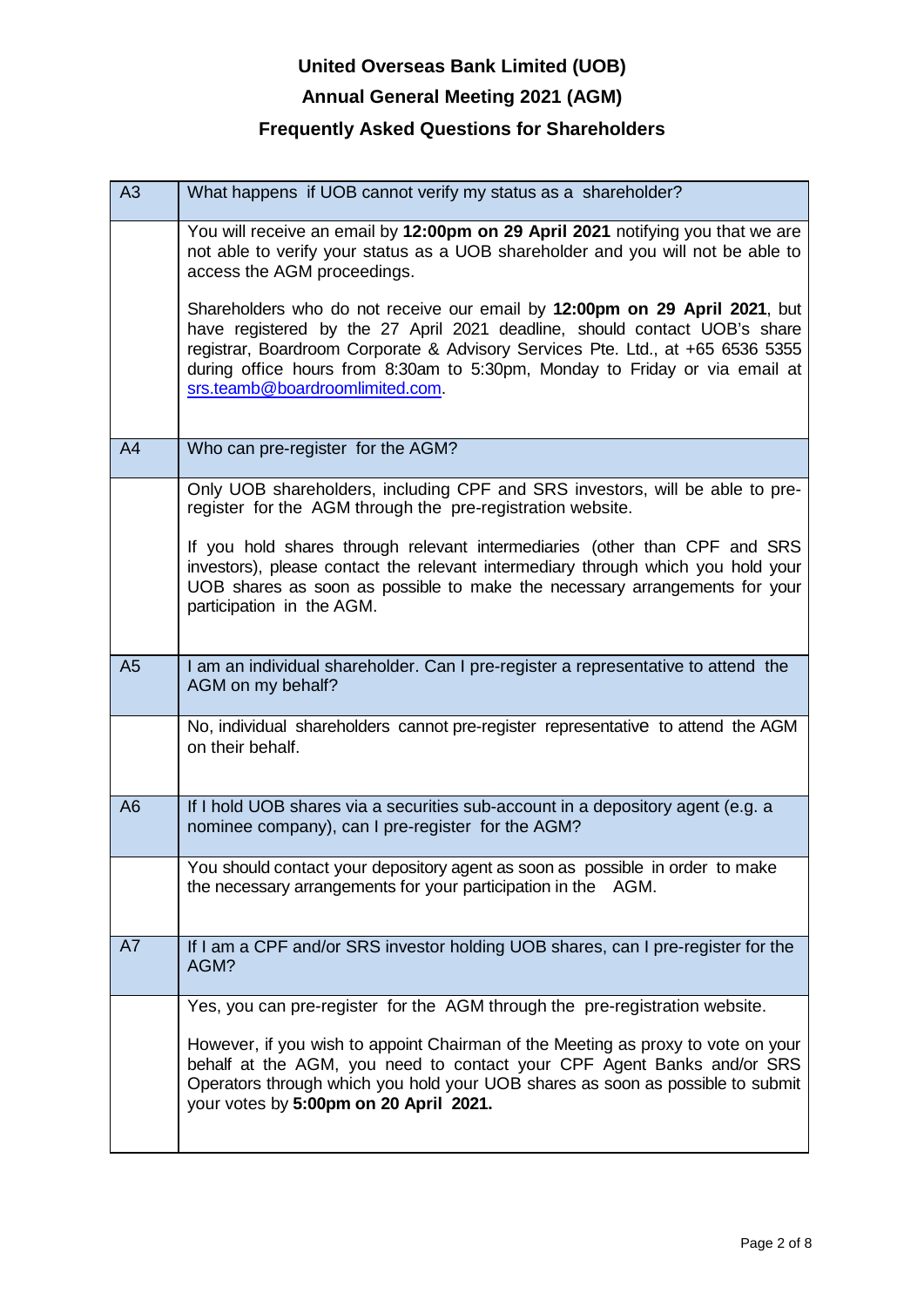# **Annual General Meeting 2021 (AGM)**

| A <sub>8</sub> | What information do I need to provide to pre-register for the AGM?                                                                                                                                                                                                                                                                                                                                                                                                               |
|----------------|----------------------------------------------------------------------------------------------------------------------------------------------------------------------------------------------------------------------------------------------------------------------------------------------------------------------------------------------------------------------------------------------------------------------------------------------------------------------------------|
|                | You will need to provide the following information:<br>- Full name (as per CDP/CPF/SRS/scrip)<br>- NRIC/passport<br>- Email address<br>- Shareholding type(s)<br>The provision of contact number is optional.                                                                                                                                                                                                                                                                    |
| A <sub>9</sub> | Why do I need to provide my full NRIC/passport number?                                                                                                                                                                                                                                                                                                                                                                                                                           |
|                | This is to enable us to verify your identity and status as a UOB shareholder prior<br>to sending Confirmation Email to authenticated shareholders.                                                                                                                                                                                                                                                                                                                               |
| (B) VOTING     |                                                                                                                                                                                                                                                                                                                                                                                                                                                                                  |
| <b>B1</b>      | Would I be able to vote "live" at the AGM?                                                                                                                                                                                                                                                                                                                                                                                                                                       |
|                | No, there will be no "live" voting at the AGM, and shareholders will not able to vote<br>during the "live" audio-visual webcast or "live" audio-only stream of the AGM<br>proceedings. Shareholders (whether individual or corporate) who wish to vote on<br>the resolutions to be tabled at the AGM must appoint the Chairman of the Meeting<br>as their proxy to vote on their behalf at the AGM, in accordance with the<br>instructions on the instrument appointing a proxy. |
| <b>B2</b>      | How do I vote on the resolutions to be tabled at the AGM?                                                                                                                                                                                                                                                                                                                                                                                                                        |
|                | You will need to appoint the Chairman of the Meeting as your proxy to vote on your<br>behalf at the AGM. Where you appoint the Chairman of the Meeting as your proxy,<br>you must give specific instructions as to voting, or abstentions from voting, in<br>respect of a resolution in the instrument appointing a proxy, failing which the<br>appointment of the Chairman of the Meeting as proxy for that resolution will be<br>treated as invalid.                           |
|                | The instrument appointing the Chairman of the Meeting as proxy must be<br>submitted to the Company in the following manner:                                                                                                                                                                                                                                                                                                                                                      |
|                | (a) if submitted electronically, be submitted via:                                                                                                                                                                                                                                                                                                                                                                                                                               |
|                | (i)<br>email at uob_agm@uobgroup.com; or                                                                                                                                                                                                                                                                                                                                                                                                                                         |
|                | (ii)<br>the pre-registration website at https://uobagm2021.conveneagm.com; or                                                                                                                                                                                                                                                                                                                                                                                                    |
|                | if submitted by post, to 80 Raffles Place, #04-20 UOB Plaza 2, Singapore<br>(b)<br>048624 (Attention: The Company Secretary),                                                                                                                                                                                                                                                                                                                                                    |
|                | in each case, by 3:00pm on 27 April 2021.                                                                                                                                                                                                                                                                                                                                                                                                                                        |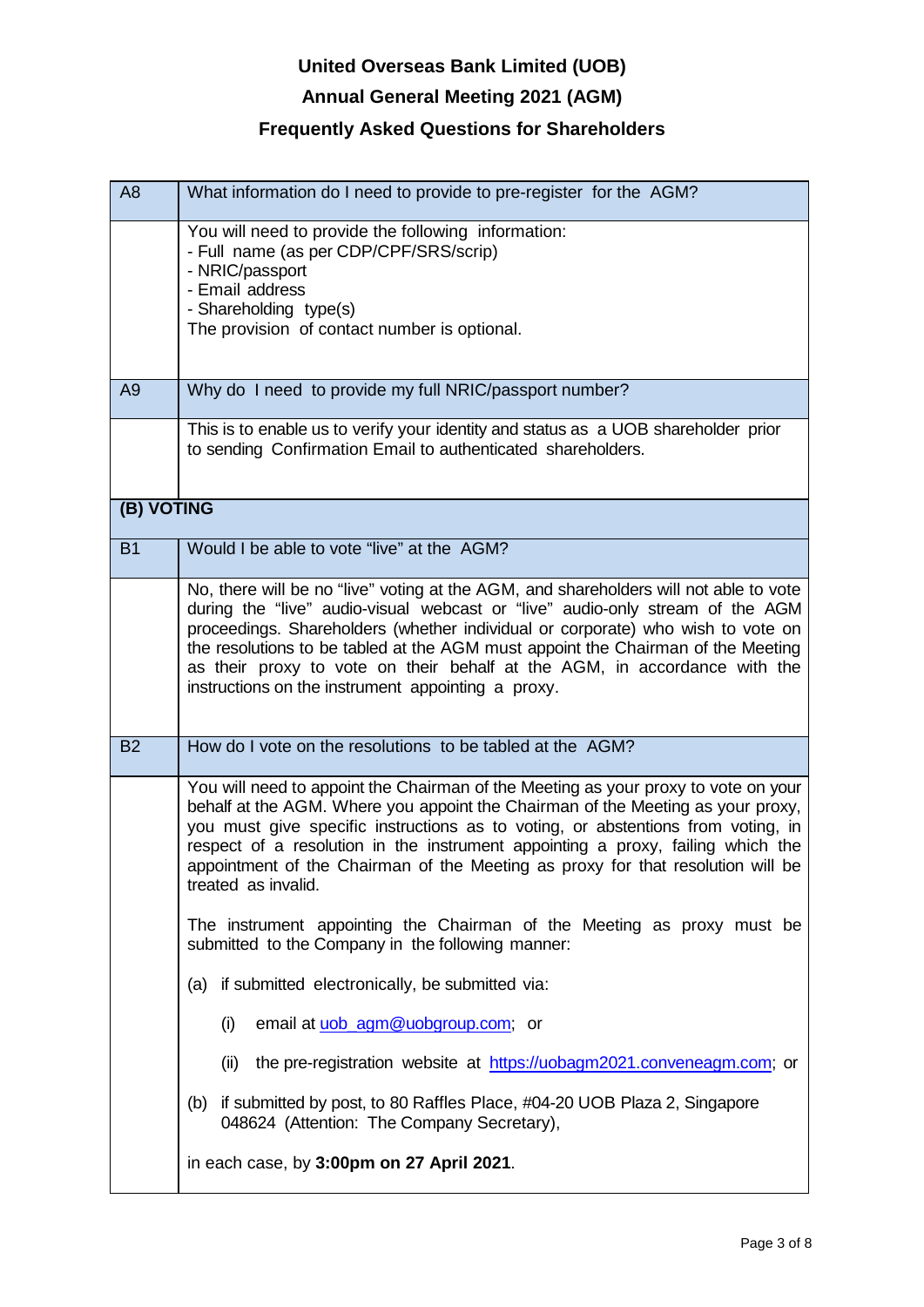### **Annual General Meeting 2021 (AGM)**

|                | Please download, complete and sign the proxy form, before submitting it by<br>post to the address provided above, or before scanning (if necessary)<br>and sending it by email to the email address provided above.                    |
|----------------|----------------------------------------------------------------------------------------------------------------------------------------------------------------------------------------------------------------------------------------|
|                | CPF or SRS investors who wish to appoint the Chairman of the Meeting as proxy<br>should approach their respective Agent Banks/SRS operators to submit their<br>votes by 5:00pm on 20 April 2021.                                       |
| <b>B3</b>      | Where can I find the proxy forms?                                                                                                                                                                                                      |
|                | You can download the proxy form at www.uobgroup.com/investor-relations/agm-<br>and-egm_and_on_the_SGX_website_at_www.sgx.com/securities/company_-<br>announcements.                                                                    |
| <b>B4</b>      | Is there a deadline to submit proxy forms?                                                                                                                                                                                             |
|                | Yes, instruments appointing the Chairman of the Meeting as proxy must be<br>submitted by 3:00 pm on 27 April 2021.                                                                                                                     |
| <b>B5</b>      | I am a CPF/SRS investor. Can I submit a proxy form directly to the Company or<br>via the pre-registration website?                                                                                                                     |
|                | No. CPF or SRS investors who wish to appoint the Chairman of the Meeting as<br>proxy should approach their respective Agent Banks/SRS operators to submit<br>their votes by 5:00pm on 20 April 2021.                                   |
| <b>B6</b>      | I hold UOB shares via a securities sub-account in a depository agent (e.g. a<br>nominee company), can I submit a proxy form directly to the Company or via the<br>pre-registration website?                                            |
|                | No. You should contact your depository agent through which you hold UOB shares<br>as soon as possible to make the necessary arrangements for you to appoint the<br>Chairman of the Meeting as proxy to vote on your behalf at the AGM. |
| (C)            | <b>ASKING QUESTIONS "LIVE" AT THE AGM</b>                                                                                                                                                                                              |
| C <sub>1</sub> | Can I ask questions "live" at the AGM?                                                                                                                                                                                                 |
|                | Yes, shareholders can ask substantial and relevant questions related to the<br>resolutions to be tabled for approval at the AGM by submitting<br>text-based<br>questions "live" at the AGM via the audio-visual webcast platform.      |
|                | Shareholders will have to type in and submit their questions through the "Ask a<br>Question" feature via the audio-visual webcast platform using their phones, tablets<br>or computers.                                                |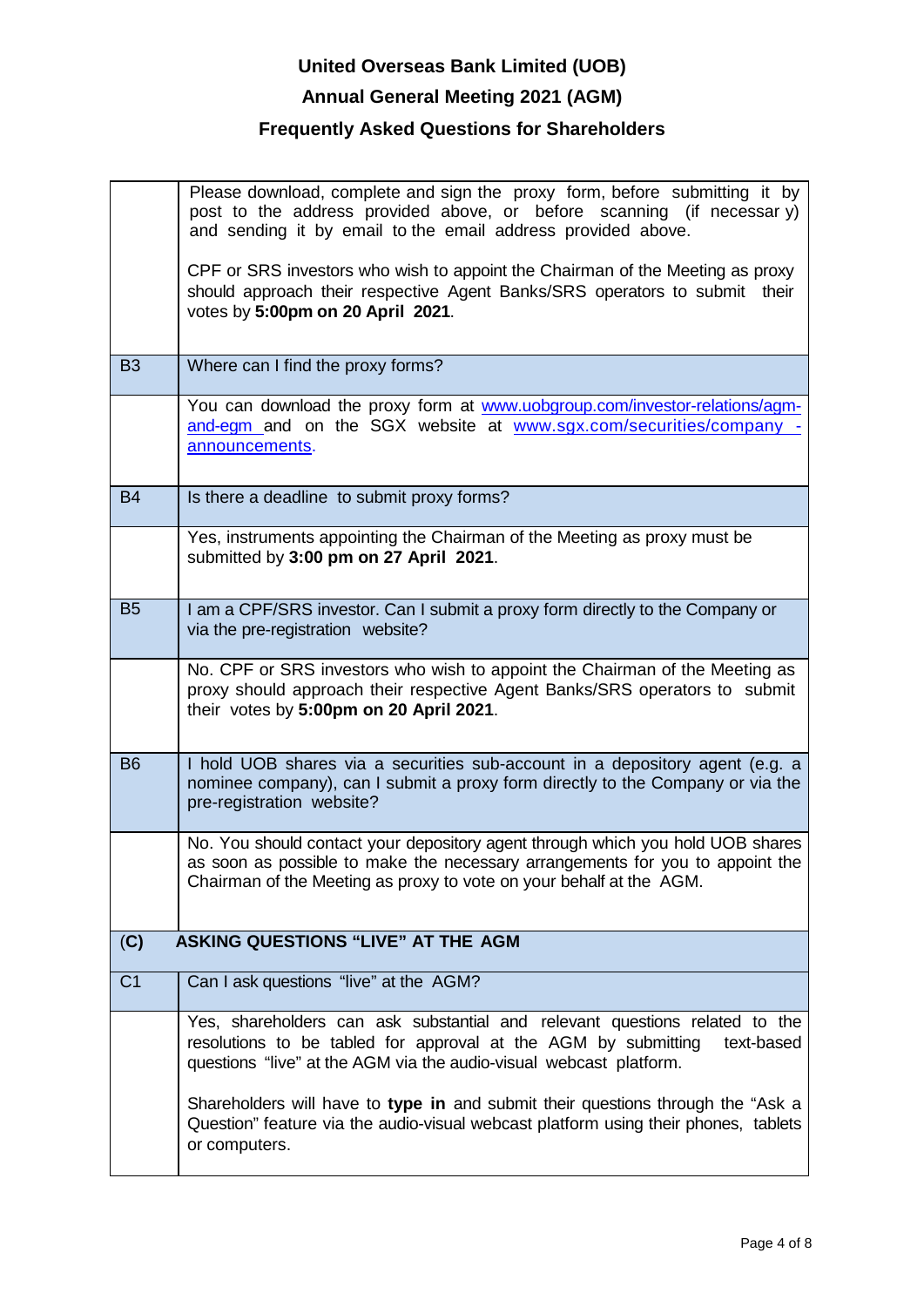# **United Overseas Bank Limited (UOB) Annual General Meeting 2021 (AGM) Frequently Asked Questions for Shareholders**

|                | Shareholders, including CPF and SRS investors, who wish to submit text-<br>"live" at<br>questions<br>the<br>AGM<br>based<br>must<br>pre-register<br>at<br>https://uobagm2021.conveneagm.com so that a confirmation email containing<br>instructions on how to access the "live" audio-visual webcast or "live" audio-only<br>stream of the AGM proceedings can be sent to them following verification.<br>Shareholders will not be able to submit questions "live" at the AGM via the<br>audio-only stream of the AGM proceedings. |
|----------------|------------------------------------------------------------------------------------------------------------------------------------------------------------------------------------------------------------------------------------------------------------------------------------------------------------------------------------------------------------------------------------------------------------------------------------------------------------------------------------------------------------------------------------|
| C <sub>2</sub> | What happens if the questions asked "live" at the AGM are not addressed during<br>the AGM itself?                                                                                                                                                                                                                                                                                                                                                                                                                                  |
|                | During the AGM, we will address as many substantial and relevant questions<br>(which are related to the resolutions to be tabled for approval at the AGM) which<br>have not already been addressed prior to the AGM, as well as those received "live"<br>at the AGM, as we can.<br>If we are not able to do so during the AGM due to time or other constraints, we will<br>publish our responses to such questions on our<br>corporate website<br>at<br>www.uobgroup.com/investor-relations/agm-and-egm_and_on_SGX_website<br>as   |
|                | soon as possible after the AGM.                                                                                                                                                                                                                                                                                                                                                                                                                                                                                                    |
| C <sub>3</sub> | Can I see the "live" questions raised by other shareholders during the webcast?                                                                                                                                                                                                                                                                                                                                                                                                                                                    |
|                | No, you will not be able to see the questions raised by other shareholders.                                                                                                                                                                                                                                                                                                                                                                                                                                                        |
| C <sub>4</sub> | Can I ask questions "live" at the AGM if I am listening to the audio-only stream of<br>the AGM proceedings?                                                                                                                                                                                                                                                                                                                                                                                                                        |
|                | No, shareholders will not be able to ask questions "live" at the AGM via the audio-<br>only stream of the AGM proceedings.                                                                                                                                                                                                                                                                                                                                                                                                         |
| (D)            | <b>ASKING QUESTIONS PRIOR TO THE AGM</b>                                                                                                                                                                                                                                                                                                                                                                                                                                                                                           |
| D <sub>1</sub> | Can I submit questions in advance of the AGM?                                                                                                                                                                                                                                                                                                                                                                                                                                                                                      |
|                | Shareholders, including CPF and SRS investors, can submit questions related to<br>the resolutions to be tabled for approval at the AGM to the Chairman of the<br>Meeting, in advance of the AGM, in the following manner:                                                                                                                                                                                                                                                                                                          |
|                | (a) Via pre-registration website at https://uobagm2021.conveneagm.com.                                                                                                                                                                                                                                                                                                                                                                                                                                                             |
|                | Via email at uob_agm@uobgroup.com.<br>(b)                                                                                                                                                                                                                                                                                                                                                                                                                                                                                          |
|                | By post to 80 Raffles Place, #04-20, UOB Plaza 2, Singapore 048624<br>(c)<br>(Attention: The Company Secretary).                                                                                                                                                                                                                                                                                                                                                                                                                   |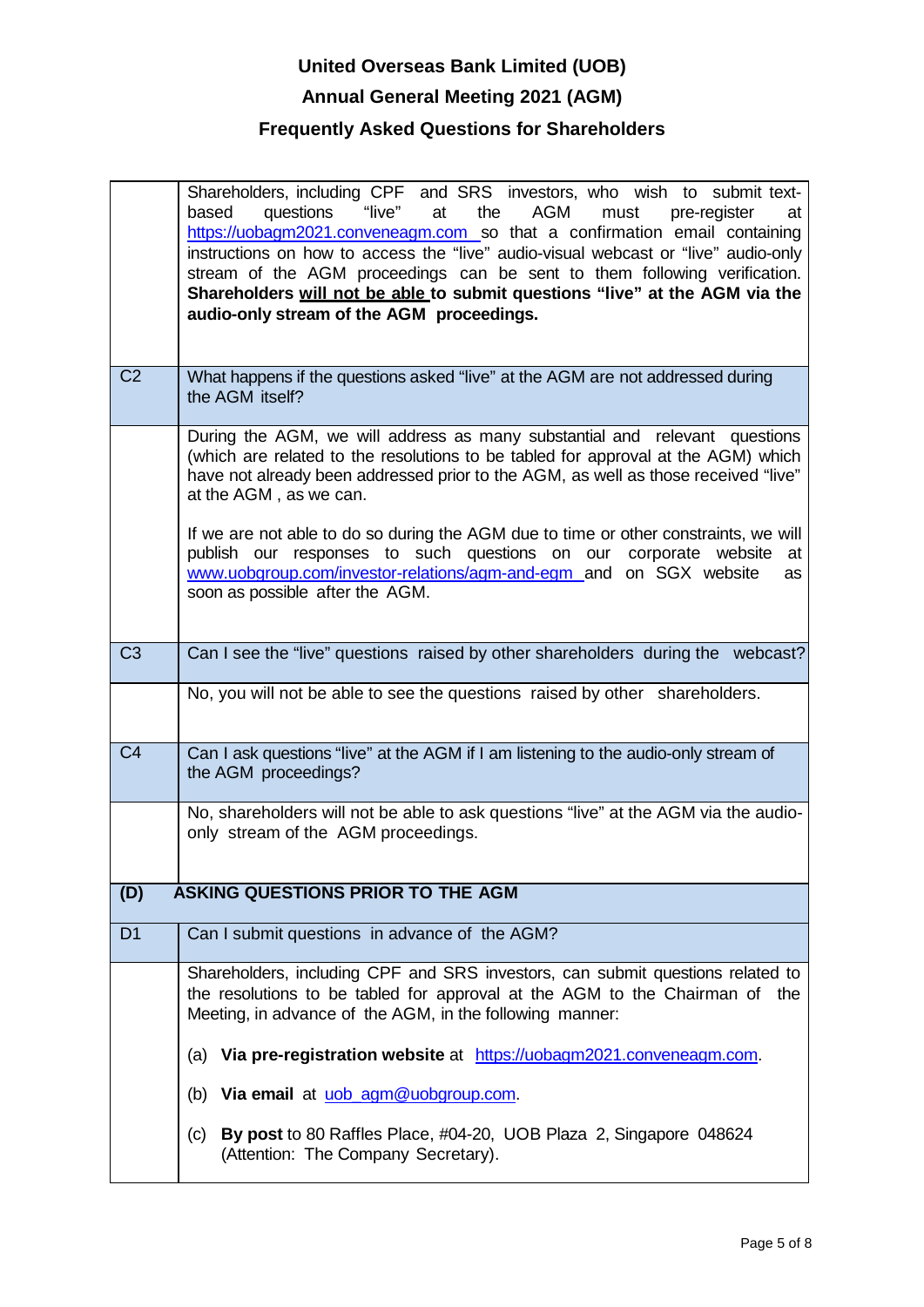# **Annual General Meeting 2021 (AGM)**

| When sending in your questions via email or by post, please also provide us with<br>the following details for our verification of your shareholder status:<br>your full name;<br>$\bullet$<br>your NRIC/passport number<br>$\bullet$<br>your address; and<br>$\bullet$<br>the manner in which you hold shares in UOB (e.g., via CDP, CPF, SRS and/or<br>$\bullet$<br>scrip).<br>All questions must be submitted by 14 April 2021.                                                                                                                                                                                                                                                                                                                                                                                                                                      |
|------------------------------------------------------------------------------------------------------------------------------------------------------------------------------------------------------------------------------------------------------------------------------------------------------------------------------------------------------------------------------------------------------------------------------------------------------------------------------------------------------------------------------------------------------------------------------------------------------------------------------------------------------------------------------------------------------------------------------------------------------------------------------------------------------------------------------------------------------------------------|
| Is there a deadline to pre-submit questions for AGM?                                                                                                                                                                                                                                                                                                                                                                                                                                                                                                                                                                                                                                                                                                                                                                                                                   |
| Yes, all questions must be submitted in advance of the AGM by 14 April 2021.                                                                                                                                                                                                                                                                                                                                                                                                                                                                                                                                                                                                                                                                                                                                                                                           |
| Would all my questions be answered?                                                                                                                                                                                                                                                                                                                                                                                                                                                                                                                                                                                                                                                                                                                                                                                                                                    |
| We will endeavour to address substantial and relevant questions (which are<br>related to the resolutions to be tabled for approval at the AGM) received from<br>shareholders. Answers to substantial and relevant questions will be published on<br>www.uobgroup.com/investor-relations/agm-and-egm_and_on_SGX_website<br>by<br>19 April 2021.<br>During the AGM, we will address as many substantial and relevant questions<br>which have not already been addressed prior to the AGM, as well as those<br>received "live" at the AGM, as we can.<br>Where substantially similar questions are received, we will consolidate such<br>questions and consequently not all questions may be individually addressed.<br>Please note that questions which are not substantial and relevant to the<br>resolutions to be tabled for approval at the AGM may not be answered. |
| <b>ACCESSING THE LIVE AGM PROCEEDINGS</b>                                                                                                                                                                                                                                                                                                                                                                                                                                                                                                                                                                                                                                                                                                                                                                                                                              |
|                                                                                                                                                                                                                                                                                                                                                                                                                                                                                                                                                                                                                                                                                                                                                                                                                                                                        |
| What do I need to attend the AGM?<br>You will need a web browser on your phone, tablet or computer to access the "live"                                                                                                                                                                                                                                                                                                                                                                                                                                                                                                                                                                                                                                                                                                                                                |
|                                                                                                                                                                                                                                                                                                                                                                                                                                                                                                                                                                                                                                                                                                                                                                                                                                                                        |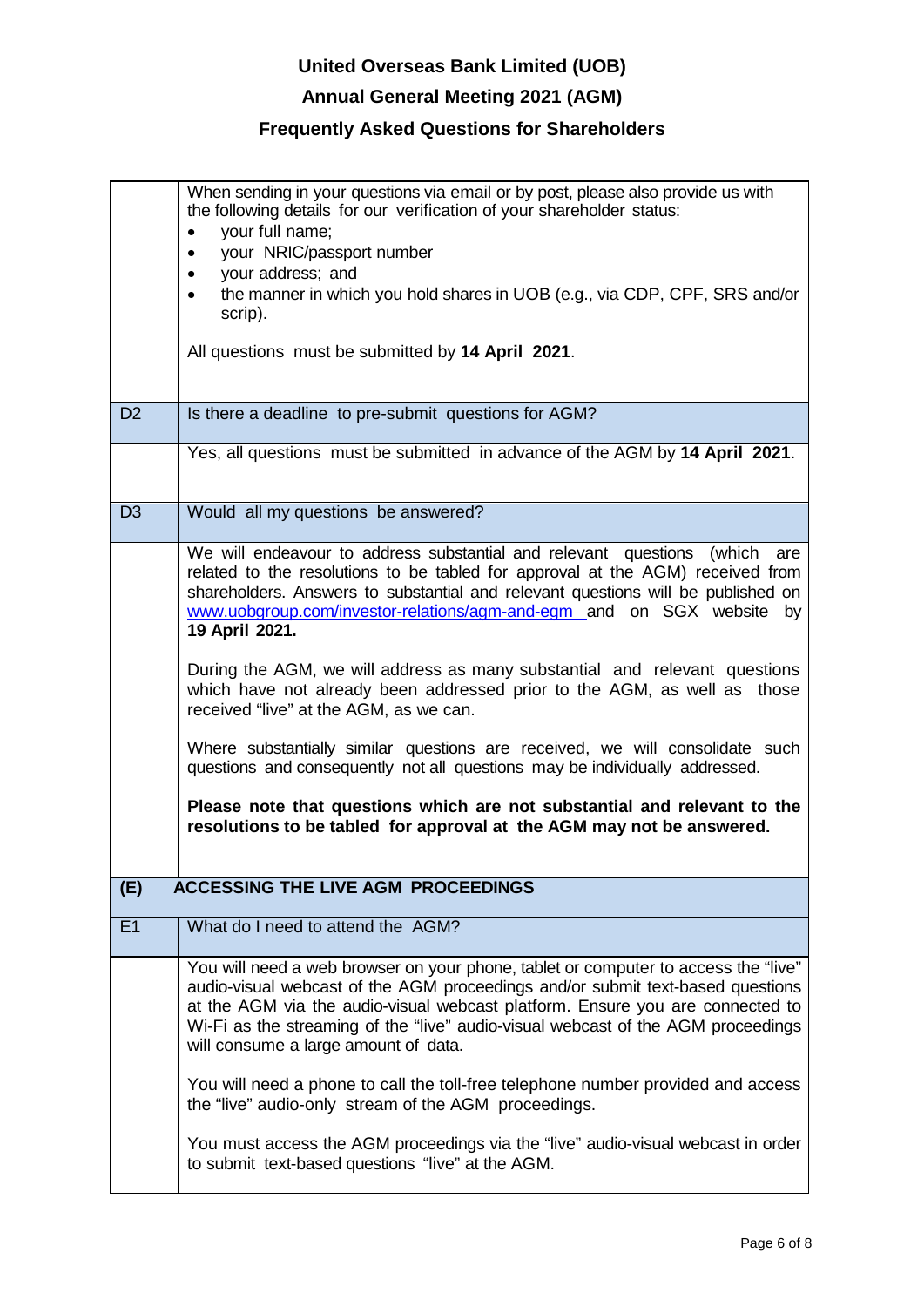# **Annual General Meeting 2021 (AGM)**

| E2             | What are the supported browsers?                                                                                                                                                                                                                                                                                                                                                                         |
|----------------|----------------------------------------------------------------------------------------------------------------------------------------------------------------------------------------------------------------------------------------------------------------------------------------------------------------------------------------------------------------------------------------------------------|
|                | <b>Recommended Browser Versions:</b><br>Mozilla Firefox 69 and above<br>Safari 12.1.2 and above<br>Google Chrome 74 and above<br>Microsoft Edge 2020<br>Please ensure your browser is compatible.                                                                                                                                                                                                        |
| E <sub>3</sub> | Can I log in to test the compatibility of my device to ensure that I can view the<br>presentation on the day of the AGM before 30 April 2021?                                                                                                                                                                                                                                                            |
|                | Yes, you can. To verify the compatibility of your device, click "test page" at the<br>pre-registration website at https://uobagm2021.conveneagm.com using<br>the<br>account credentials created during the registration. A system compatibility check<br>will be performed.<br>If you need any assistance, you may call the Singapore toll-free line at<br>800 852 3335 or email support@conveneagm.com. |
|                |                                                                                                                                                                                                                                                                                                                                                                                                          |
| E4             | What would the login process for the "live" audio-visual webcast of the AGM<br>proceedings be like?                                                                                                                                                                                                                                                                                                      |
|                | Authenticated shareholders will receive an email by 12:00pm on 29 April 2021<br>which contains a URL for sign in. You can sign in using the account credentials<br>created during pre-registration to access the "live" audio-visual webcast and Q&A<br>of the AGM proceedings.                                                                                                                          |
|                | Step 1: Go to the URL provided in the Confirmation Email using the web browser<br>on your phone, tablet or computer. Click "Sign In" at the top right-hand corner of<br>the webpage. Ensure the browser is compatible and is of the latest version.                                                                                                                                                      |
|                | <b>Recommended Browser Versions:</b><br><b>Mozilla Firefox 69 and above</b><br>Safari 12.1.2 and above<br>Google Chrome 74 and above<br><b>Microsoft Edge 2020</b>                                                                                                                                                                                                                                       |
|                | Step 2: Sign in with your email (verified during pre-registration) and password<br>(created during pre-registration).                                                                                                                                                                                                                                                                                    |
|                | Step 3: After you have signed in, you should see a welcome page with UOB logo.<br>The "live" audio-visual webcast will commence at 2:30pm on 30 April 2021. The<br>AGM proceedings will start at 3:00pm.                                                                                                                                                                                                 |